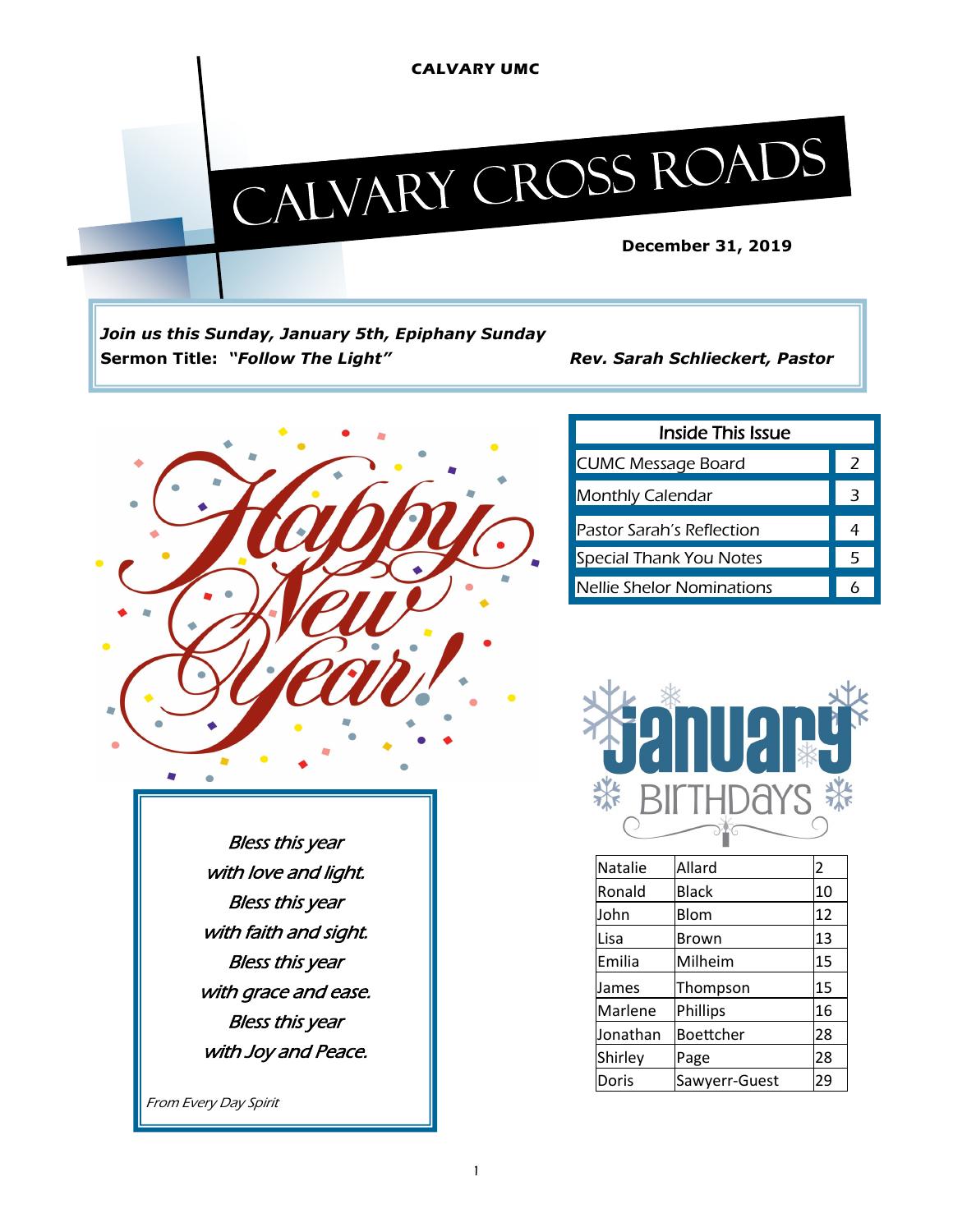## CUMC message board



The UMW will be sponsoring a Chili Cook-off on Sunday, January  $12<sup>th</sup>$  immediately following Worship Service.

We hope you will plan to enter your favorite chili recipe in the competition and/or plan to attend this fun event and be a "chili" taster to help determine the winner!

If you have questions or need more information, speak to Stacy Feldman.

#### LAY LEADERSHIP COMMITTEE MEETING

There will be a meeting of the Lay Leadership Committee after worship service on January 19th. This is a very important meeting, so if you are on the committee please try to attend.



#### CPR TRAINING

As promised in the spring, we have scheduled another CPR training class with Chris Schlieckert. The class will be held Sunday, January 26th beginning at11:30 a.m. in the Fellowship Hall. Since there are a limited number of spots available for the training, if you are interested in taking the class, please contact the church office or speak to Pastor Sarah to signup.

#### CHURCH COUNCIL MEETING

The Church Council will meet Monday, February 3rd at 7:00 p.m. All members of the church are encouraged to attend.

#### NEW CALVARY CROSS ROADS SCHEDULE

Reminder, Calvary Cross Roads is now a monthly publication. We will, when necessary, send out weekly meeting and event updates.

If you have an event, announcement or meeting date that you would like published in an upcoming CCR, please be sure to get the information to the church office no later than the 20th of the month.

> Questions: contact the church office at calvumc@calvumc.org or 301/645-5247.

#### SPECIAL MUSIC

Please remember to add your name to the special music signup sheet on the door opposite the church office.

#### PRAYER LIST

**Marion Schreiber** Ī Gordan Christmas Eddie Blanford Sara Wilson **Bob Bushman** .<br>. Flordeliza Azurin Pati Jackson **John Martin** ٦ Allen Bender .<br>.

Martha Anderson Kathryn Brown **Russ Greatwood** Patsy Andrews

Rebecca & Robby Bushman .<br>-

Tommy & Connie Stomell I

To have names added to the prayer chain contact Pastor Sarah (pastor@calvumc.org) or Kathie Auth (calvumc@calvumc.org)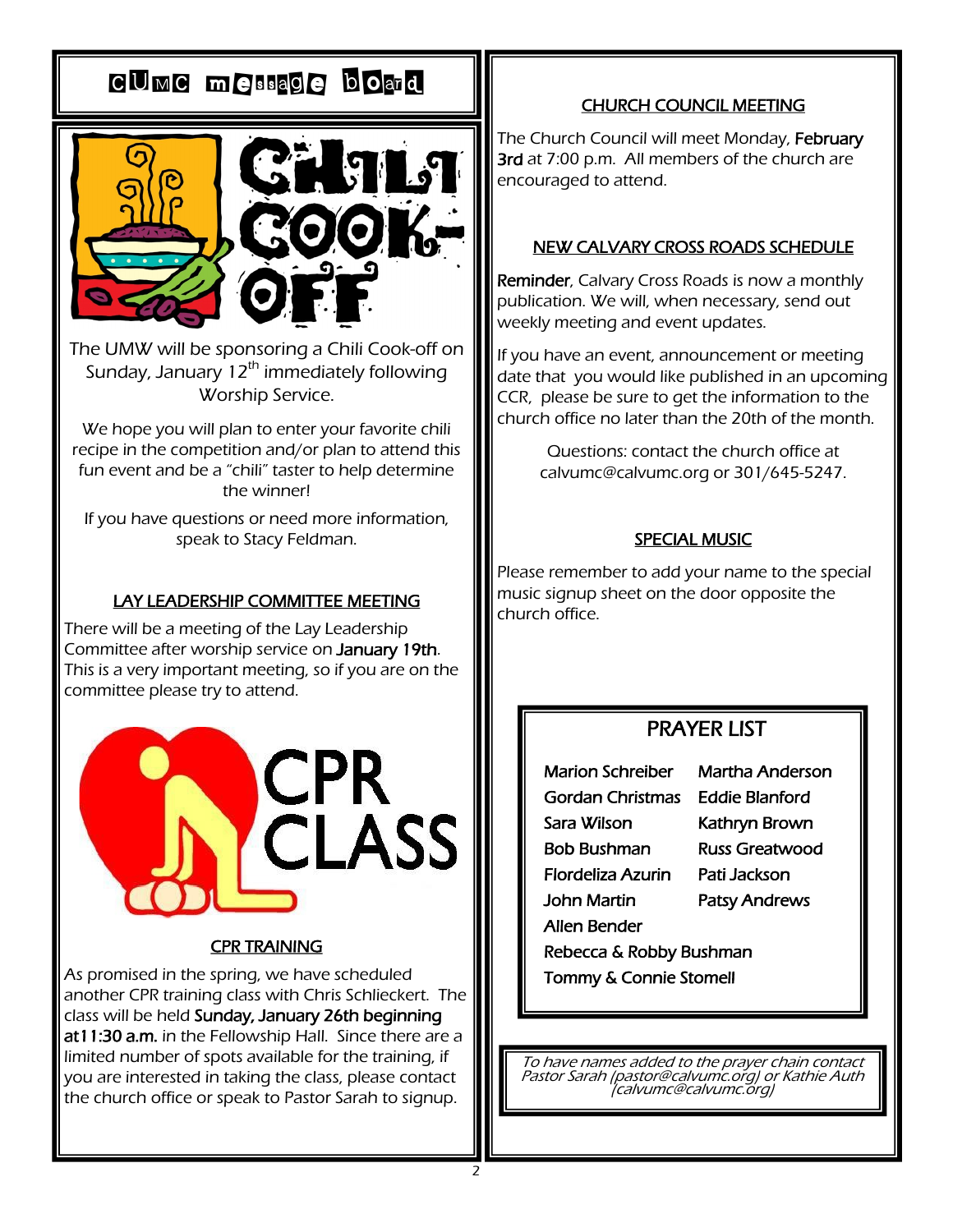#### CALVARY UMC

3235 Leonardtown Road, Waldorf, MD 20601

#### 301-645-5247/www.calvumc.org

# january 2020

#### Www.facebook.com/CalvUMC/office@calvumc.org

#### Rev. Sarah Andrews Schlieckert, Pastor

| sunday                                                                                                   | monday                                                                                 | tuesday                                | wednesday                                                 | thursday   | friday                               | saturday                                       |
|----------------------------------------------------------------------------------------------------------|----------------------------------------------------------------------------------------|----------------------------------------|-----------------------------------------------------------|------------|--------------------------------------|------------------------------------------------|
| 29<br>9am Sunday School<br>10 am Worship<br>3-7 pm OPW setup<br>and meal                                 | 30                                                                                     | 31<br>New Year's<br>Eve                | -1<br>New Year's<br>Day                                   | $\sqrt{2}$ | 3<br>3-7pm OPW<br>setup and<br>meal  | 4<br>9am UMM<br>Meeting                        |
| 5<br>Epiphany Sunday<br>9am Sunday School<br>10am Worship<br>3-7pm OPW setup<br>and meal                 | 6<br>Friendship Club<br>8:30 am<br>undecorate<br>church<br>10:30am<br>dominoes         | 7<br>6:30pm<br>AA Meeting              | 8<br>7pm 12-Step<br>Program                               | 9          | 10<br>3-7pm OPW<br>setup and<br>meal | 11<br>9am UMW<br>Meeting                       |
| 12<br>9am Sunday School<br>10am Worship<br>11am UMW Chili<br>Cookoff<br>3-7pm OPW setup<br>and meal      | 13<br>12pm<br>Friendship Club<br>Meeting                                               | 14<br>6:30pm<br>AA Meeting             | 15<br>6pm Quilters<br>Guild<br>7pm 12-Step<br>Program     | 16         | 17<br>3-7pm OPW<br>setup and<br>meal | 18                                             |
| 19<br>9am Sunday School<br>10am Worship<br>11am Lay Leadership<br>Meeting<br>3-7pm OPW setup<br>and meal | 20<br><b>Martin Luther</b><br>King, Jr. Day<br>10:30 am<br>Friendship Club<br>dominoes | 21<br>6:30pm<br>AA Meeting             | 22<br>9:30am Casual<br>Quilters<br>7pm 12-Step<br>Program | 23         | 24<br>3-7pm OPW<br>setup and<br>meal | 25                                             |
| 26<br>9am Sunday School<br>10am Worship<br>11:30am CPR Class<br>3-7pm OPW setup<br>and meal              | 27<br>12pm<br>Friendship Club AA Meeting<br>Meeting                                    | 28<br>6:30pm                           | 29<br>7pm 12-Step<br>Program                              | 30         | 31<br>3-7pm OPW<br>setup and<br>meal | 1<br>9am UMM<br>Breakfast at<br>Cracker Barrel |
| 2<br>9am Sunday School<br>10am Worship<br>3-7pm OPW setup<br>and meal                                    | 3<br>$10:30$ am<br>Friendship Club<br>dominoes                                         | $\overline{4}$<br>6:30pm<br>AA Meeting | 5<br>7pm 12-Step<br>Program                               | 6          | 7<br>3-7pm OPW<br>setup and<br>meal  | 8<br>9am UMW<br>Meeting                        |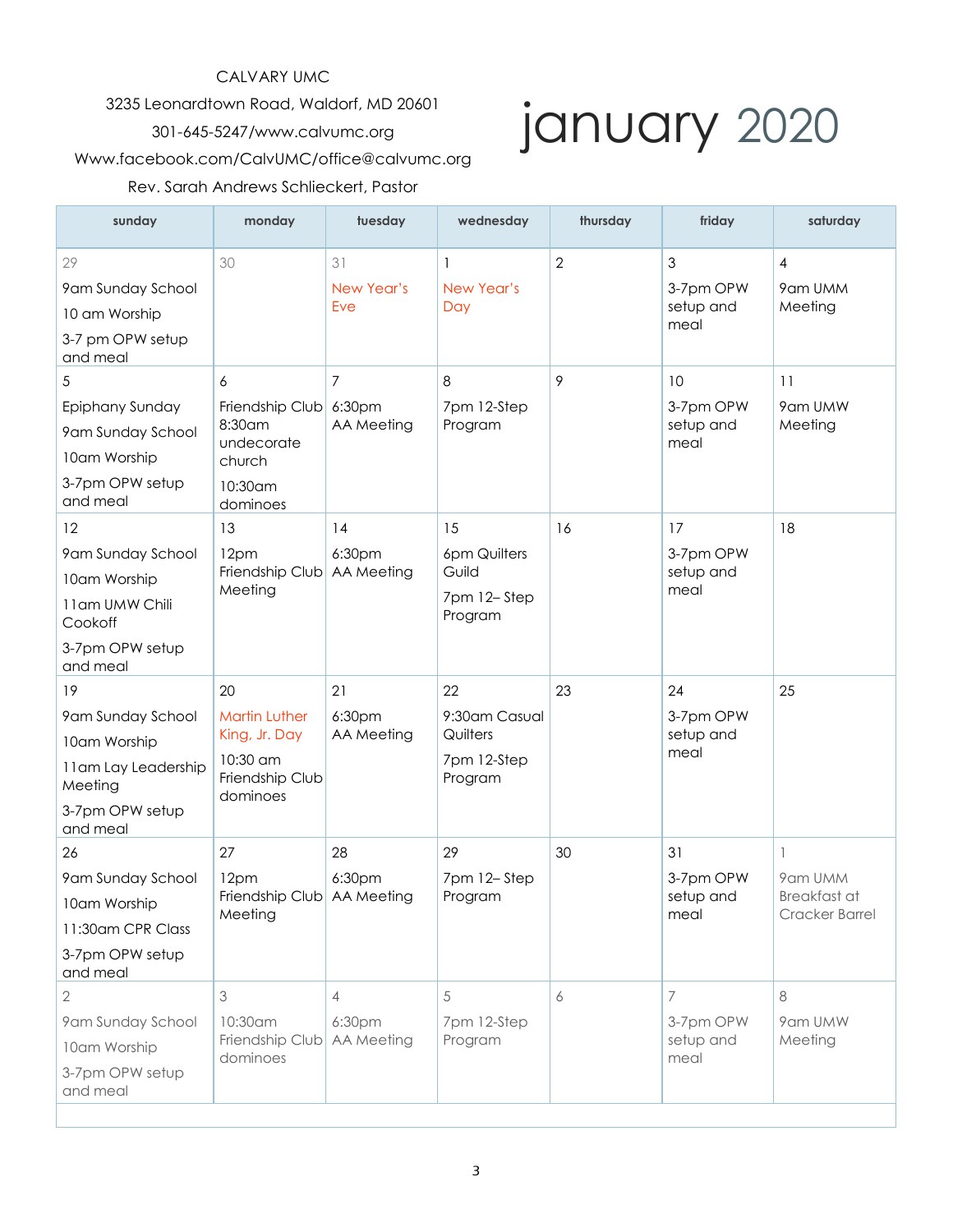# Pastor Sarah's Reflection

Happy New Year! I hope our new, expanded newsletter—now monthly—finds you settling in for a wonderful year to come!

I wanted to start by expressing my deep thanks to you as a congregation for your continued support of me especially these past couple of weeks both through your generous gifts including a financial gift from the congregation, as well as your prayers and support as various members of my family navigated health issues. This especially includes my mother, who is now settled in with Chris, the girls and me for a few weeks as she continues recovery from quadruple bypass surgery. It was a great comfort to know that my Calvary family was holding her and our family in prayer, and your loving support and encouragement, as well as the many people who stepped in to make sure that things were well covered at church while I cared for her and other family members—this was surely a gift from God to me through you. Thank you.

As we head into the new year, in the coming weeks, you will hear, as promised, more about our continued discussions about the future of our congregation. We will use both small and large group settings to do so, as we look beyond our immediate decisions (Council has already approved cutting staff to 1/3 of their hours and salary as well as asking the bishop for a half-time pastor effective July 1) to the future of our congregation. We will consider who God is calling us to be, and who God is calling us to reach with the Gospel of Jesus Christ—and how best to live into that call.

One notable change that these decreases to staffing will bring is a decrease in our office hours. Effective January 1, our church office will only be open on Tuesdays, 9 a.m. to 3 p.m. If you have church business needs for Kathie Auth to address, these will be the hours she can do so. I am sure you will honor these new hours, though it means you may need to plan ahead a bit more (as we all will have to). I will still keep Monday, Tuesday and Thursday office hours (I work from home or go to meetings on Wednesdays and Friday are my day off), but as has always been the case, during these times I am sometimes out at pastoral visits or other meetings. It is always best, if you would like to speak with me, to contact me or the church office ahead of time to be sure I am available.

We are also entering a year of tension and discussions across the United Methodist Church. I am actively involved in those discussions, having been elected as one of six clergy (along with six laity) delegates to the 2020 General Conference of the United Methodist Church. My husband Chris is one of the lay alternate delegates. We are already hearing of discussions, plans and proposals for how we as a denomination might move forward in light of our ongoing disagreements about ministry to and with our LBGTQ siblings. These disagreements are really deeper, however, as some, most notably in the far extreme of the traditionalist camp, seek to dissolve the very structure of who we are as United Methodists. I will share more with you as well as other UM congregations in our areas about where we are and where we may be heading. I am hopeful, though, I must say, with the direction conversations have been going so far, that the UMC in the United States will find a path to fuller self-governance yet still solidly tied to our United Methodist sister churches around the world. Watch for upcoming information session if you would like to learn more (or let me know if you would like to speak more in person).

Finally, in the midst of all of this, I want to share my own confidence that God is at work in and through all of these changes, adjustments and discussions. The new year brings much uncertainty. I do not know where we will all find ourselves a year from now, but I am confident that God is able to do far more than we can ask or imagine. Trusting God requires that we set aside our own preconceived notions, agendas or plans. I find it difficult at times to trust God, especially when there is great uncertainty or the risk of change seems to great. But it has always been such times that I have most powerfully seen and experienced God show up to wow me with God's wisdom, grace and love. May we all, together, see this all yet again in the coming year!

Grace and Peace. Pastor Sarah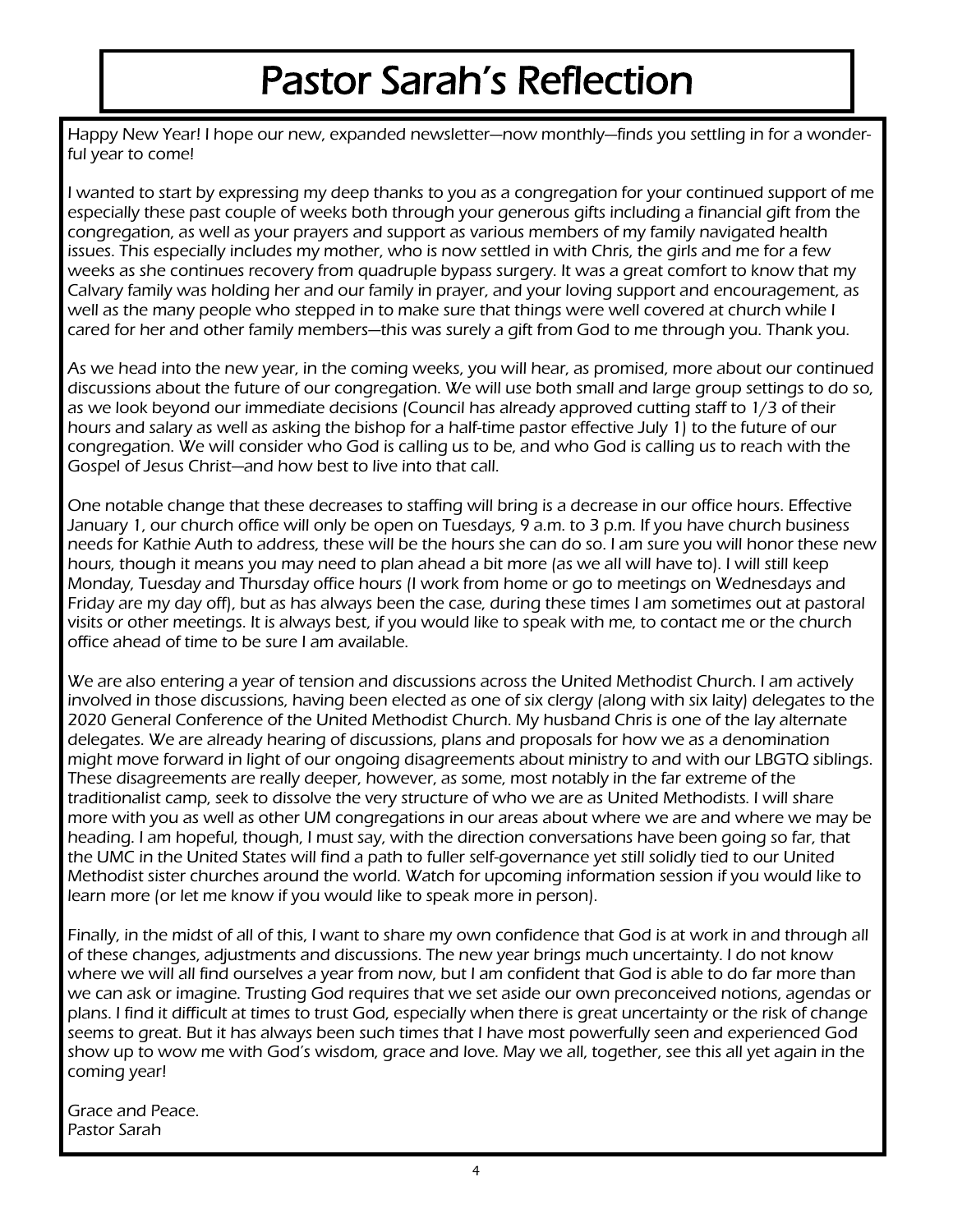

To the Calvary United Methodist Church Family,

It is this time of year especially that we reflect on those people and organizations that we are most thankful for. Those who have gone out of their way to help us provide food for the hungry in our community are invaluable assets to Our Place Waldorf, and we want to take this time to express our most sincere gratitude for your time and effort. We could not do what we do without your support.

Pastor Sarah and Kathie Auth, we cannot express enough our gratitude for the continued use of your church facilities, and we value your unending support of our mission to feed Charles County residents in a friendly, safe environment. In addition, we appreciate the Church's monthly dinner sponsorships and thank you for providing nutritious meals for our guests.

Finally, we want to extend our gratefulness to the Church members who have volunteered in the kitchen, served dinner to our guests, donated food, clothing and hygiene items, and who have decorated the hall throughout the year. As our guest count continues to increase, particularly during the harsh winter months, we recognize that we could not provide without your help. Thank you for growing with us over the years and for making Our Place Waldorf more than just a soup kitchen.

Sincerely,

Deanna Gerhart, Executive Director Our Place Waldorf, Inc. support@ourplacewaldorf.com

Dear Members of Calvary United Methodist Church, Thank you so much for your generous donations from the "Baby  $\Box$  AT  $\Box$  Shower for Jesus." Your gifts are helping to save lives and we truly REGNANCY RESOURCE CENTER appreciate your commitment to this ministry.

+++++++++++++++++++++++++++++++++++++++++++++++++++++++++++++++++

Sincerely, Page Burns, Director Catherine Foundation ++++++++++++++++++++++++++++++++++++++++++++++++++++++++++++++++

To my Church Family,

Thank you so much for your generous Christmas gift. When Mary Lee called me to the altar and said so many wonderful things, I was overwhelmed. I'm sure it is difficult for you to believe, but I was speechless.

I thank God everyday for bringing me to Calvary and for my amazing Church family.

Your thoughtfulness, love and support are things I will never forget. I love you all.

Kathie